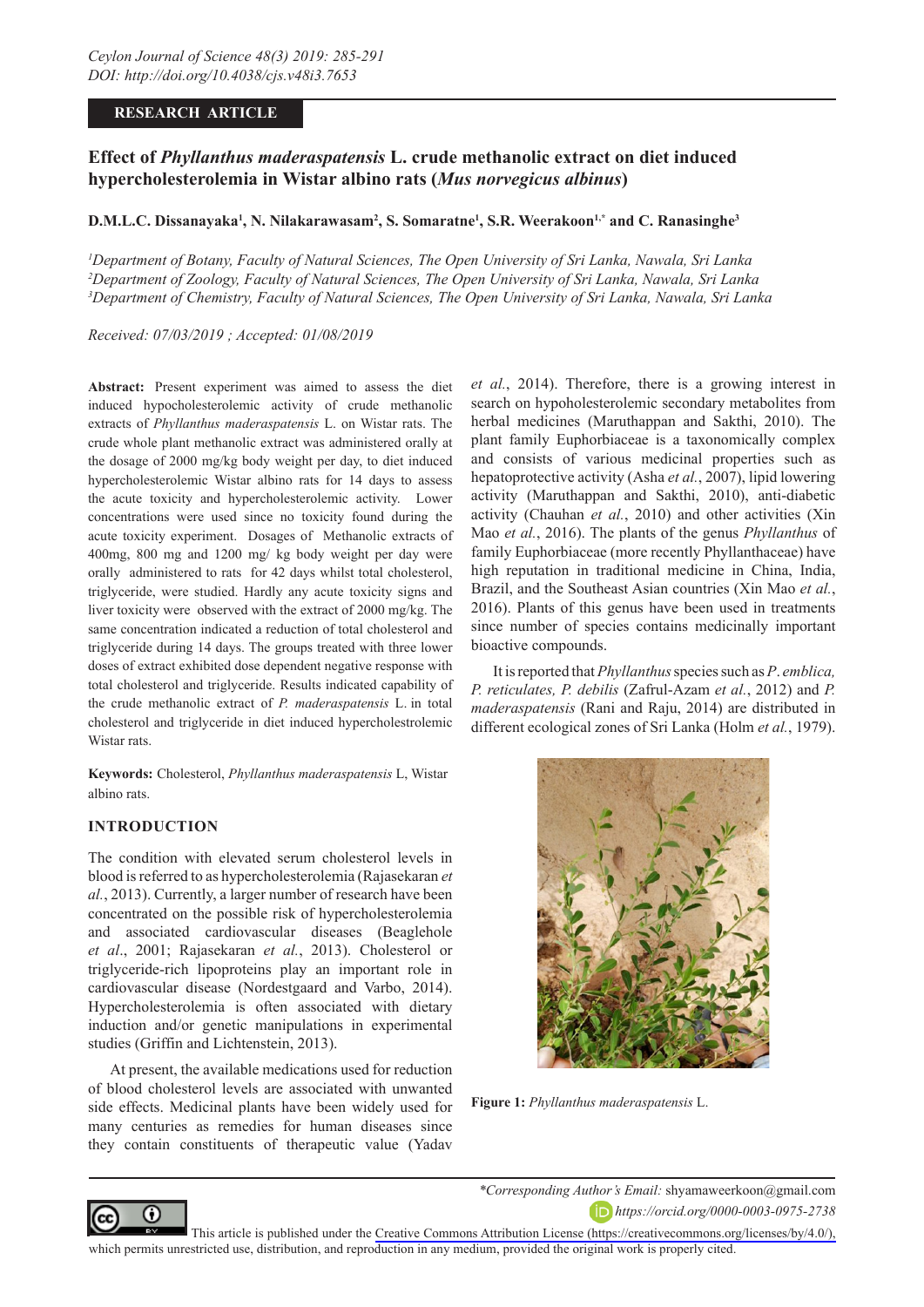In English *P. maderaspatensis* L. is commonly called as "Madras leaf flower". It is a native herbaceous plant in Sri Lanka, India and Africa (Holm *et al.*, 1979: Chaudhary and Akram, 1987: Hutchinson *et al.*, 1958: Moody, 1989).

Research has revealed that *P. maderaspatensis* L. possess anti-bacterial (Annamalai *et al*., 2012: Nirmal *et al*., 2009) anti-microbial (Nirmal *et al*., 2009: Komuraiahl *et al*., 2009), anti-cataleptic (Nirmal *et al*., 2009) and other medicinal properties such as astringent, deobstruent, stomachic, diuretic, febrifugal and antiseptic (Komuraiahl *et al*., 2009). Also, the leaves of *P. maderaspatensis* L. have expectorant and diaphoretic properties useful in strangury and sweats (Schmelzer and Gurib-Fakir, 2008).

In India, *P. maderaspatensis* L. is widely used as an effective hepato-protective agent in the indigenous medicine (Unani) and the powder from dried plant material mixed with milk is used to treat jaundice (Schmelzer and Gurib-Fakir, 2008). The ethanolic extract of *P. maderaspatensis*  L*.* is a popular South Indian dietary supplement (Bommu *et al*., 2008).

Even though dried plant material of *P. maderaspatensis*  L. is used in treating biliary diseases (pith dosha - Sinhala) in Sri Lankan folk medicine, the plant is least concern for its other medical value including hyphochlestrolemic activity (Holm *et al*., 1979).

Although *P. reticulates* (Santoshkumar *et al*., 2012) and *P. emblica* (Samaranayaka, 2000) reported to have exhibited anti-hypercholesterolemic activity, there were hardly any scientific reports are available on the antihypercholesterolemic activity including dose dependence of *P. maderaspatensis* L. Further, there was lack of studies in acute toxicity and dose dependency of methanolic extract of *P. maderaspatensis* L. in anti-hypercholesterolemic activity. The present study is the first investigation on the methanolic extract of *P. madaraspatentis* L. plant on the diet induced hypercholectrolemic rats. Hence, the study was aimed to assess the hypocholesterolemic activity of crude methanolic extracts of *P. maderaspatensis* L. with dose dependant response on Wistar rats.

# **MATERIALS AND METHODS**

### **Collection and preparation of plant material**

Fresh whole plants of *P. maderaspatensis* L. were collected during the month of January 2017 from Puttalam district, Sri Lanka. These specimens were identified by comparing herbarium specimens deposited in the Botanical Garden, Peradeniya, Sri Lanka and referring related literature. The voucher specimens were prepared in triplicate and were deposited in the herbarium in the Department of Botany, The Open University of Sri Lanka (OUSL/Herbarium/A 0002). The collected samples were shade dried to a constant weight and were powdered mechanically and stored in airtight containers at room temperature for future use.

#### **Plant extraction**

About 500g of air dried mechanically ground powder was subjected to Soxhlet extraction with 80% methanol at 64°C for 6-8hr. The methanol soluble residue was

concentrated under vacuum at room temperature using rotary evaporator which yielded a dark greenish semisolid material. Evaporated samples were further dried in vacuum oven to a constant weight. The yield was 31.99% and the extracts were stored in an air tight container between 2-8°C for further studies.

### **Experimental animal**

Healthy adult male Wistar albino rats (*Mus norvegicus albinus*) of 6 months and weighing between 180-200g were purchased from Medical Research Institute, Borella, Sri Lanka. They were kept under standardized animal house conditions (Photoperiod: approximately 12h natural light per day, temperature: 28-30°C, humidity: 55%-60%) with water and standard diet *ad libitum.* Standard diet was prepared according to the menu that obtained from Medical Research Institute, Borella, Sri Lanka (Ingredients of normal rat diet: Maize meal- 5kg, fish meal-1kg, DL Methinin-6g, brown rice-1.25kg, rice polish-0.215kg, soyameal-1kg, wheat flour-1.8kg, milk powder-0.75kg, brown sugar- 0.0202kg, soya oil-250g, grass powder-0.275kg, rice bran- 0.25kg, mineral mix-50g, bone meal-187.5g, NaCl- 25g, Premix vit. E-2.5g, vitamin B tablets-80g). Animal experiments were conducted in accordance with the internationally accepted principles for animal use and care and rules of the Faculty of Natural Sciences, The Open University of Sri Lanka. The experimental animals were acclimatized for 7 days before the commencement of the study. Ethical clearance for the study was obtained from the Ethical review committee of the Institute of Biology, Sri Lanka.

#### **Induction of Cholesterol**

Hypercholesterolemia was induced in rats by feeding a mixture of egg yolk (20 ml), butter (50 g) and cow ghee (20 ml). Equal amounts of the mixture  $(\sim 2$  ml) were given to all the rats, except the negative control group, once a day orally throughout the experiment. The rats with blood cholesterol levels greater than 120 mg/dl were considered as hypercholesterolemic (Samaranayaka, 2000) and were chosen for the study.

#### **Experimental Design**

First, the acute toxicity of the crude methanol extract of *P. maderaspatensis* L. was evaluated using Wistar albino rats and at the same time whether the extract has any effect in lowering cholesterol level in blood was investigated. As there was no toxic effect and anti-hypercholesterolemic activity was noted, then, the dose-dependent response of the extract on anti-hypercholestrolemic activity was estimated selecting three doses, below the tested acute toxicity concentration.

The crude methanolic extract of *P. maderaspatensis* L. 2000 mg/kg/day was chosen for acute toxicity according to the standard guidelines (OECD/OCDE No: 423) at the end of 14<sup>th</sup> day. Acute toxicity signs were observed (Ogbonnia, 2003) and analgesic activity (Hot plate test and Tail flick test) was evaluated (Fernando *et al*., 2009). Rats fed with a diet supplemented with cholesterol for 12 days to induce hypercholesterolemia served as the experimental model.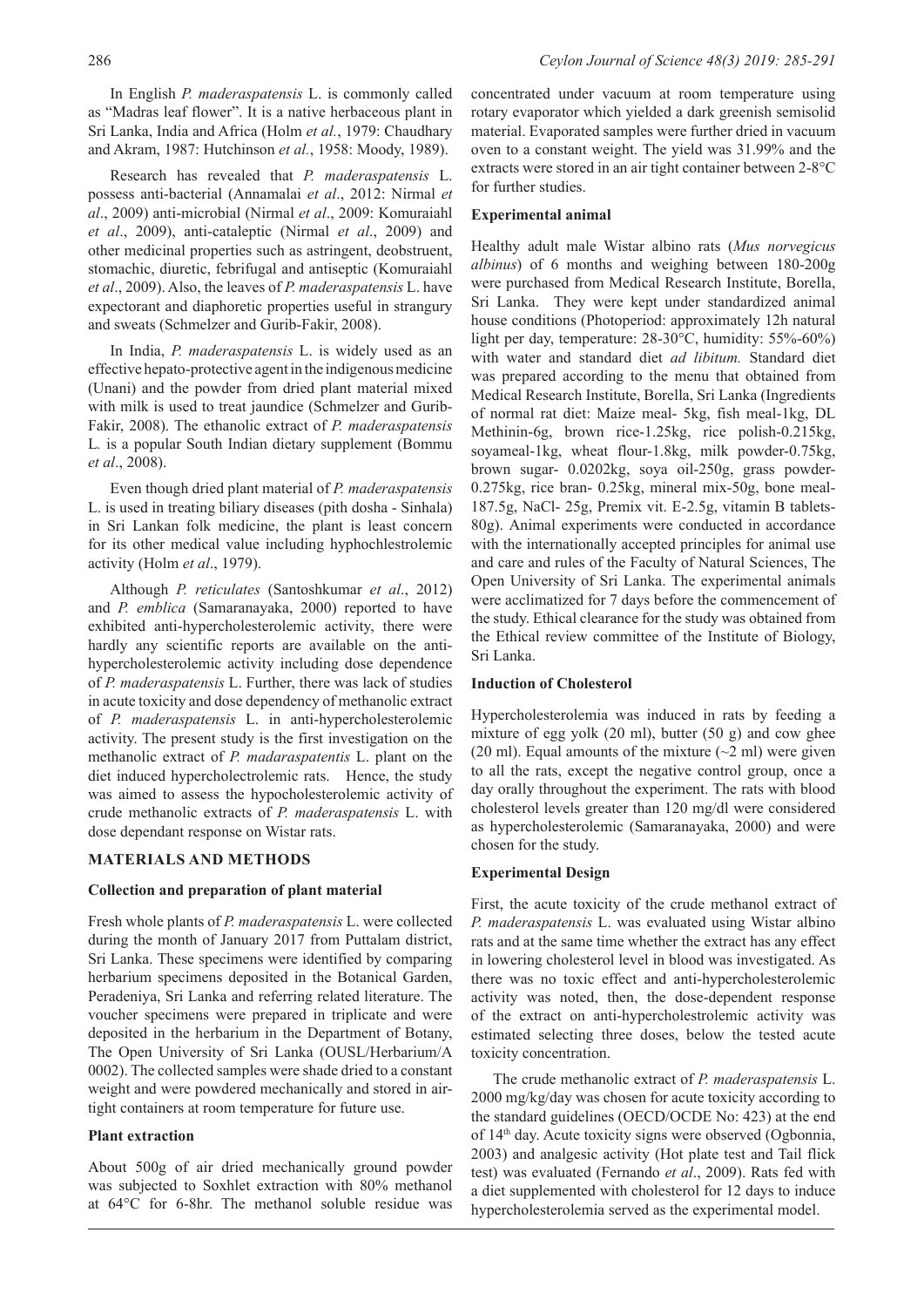#### *D.M.L.C. Dissanayaka et al.* 287

The acute toxicity test was carried out for 14 days consecutively and body weights and the biochemical parameters of rats were measured at the beginning of the experiment and on the  $7<sup>th</sup>$  and  $14<sup>th</sup>$  day of the treatment subsequent dose dependant experiment was performed with three concentrations (400, 800, 1200 mg/kg body weight) of crude methanol extract of *P. maderaspatensis* L. was orally administered to groups of rats for 42 days consecutively (Table 1).

Eighteen rats (Wanniarachchi *et al*., 2009) were weighed, numbered, and randomly divided into 3 groups (NCG1, CME-*PM*-2000, PCG1) of 6 animals each and each rat was fed with a dosage of 2000 mg/kg body weight for the purpose of evaluation of acute toxicity, anti-hypercholectrolemic activity and 6 rats in five group (NCG2, CME-*PM*-400, CME-*PM*-800, CME-*PM*-1200, PCG2) included in the determinations of dose dependant response (Table 1).

The treated and untreated animals were deprived of food for overnight and anesthetized with anesthetizing ether and subsequently, 1 ml of blood was collected using 1 ml 27-gauge insulin syringe with disposable needle from the lateral tail vein of rats with the aid of a rat strainer (Parasuraman *et al*., 2010).

In the dose dependent experiments, treatments were carried out for 6 weeks, total cholesterol and triglyceride were measured at the beginning of the experiment and on  $14<sup>th</sup>$ ,  $28<sup>th</sup>$  and  $42<sup>nd</sup>$  day of the experiment. At the  $42<sup>nd</sup>$  day of treatment, liver toxicity was evaluated using Alanine Aminotransferase (ALT) and Aspartate Aminotransferase (AST) tests (Al-Musa and AL-Hashem, 2014).

Measurement of serum biochemical parameters were carried out in the Zoology and Botany Research Laboratories at the Open University of Sri Lanka after centrifuging (micro centrifuge Sigma 1-14, Sigma Laborzentrifugen GmbH, Germany) samples at 3500 rpm for 30 minutes. The serum total cholesterol (TC) and serum triglyceride (TG) were measured using Biolabo, Mazy, France diagnostic kits (Seneviratne *et al*., 2011) and ALT and AST were determined using Humann diagnostic standard kits (Al-Musa and AL-Hashem, 2014).

The intensity of the colour developed measured using UV Spectrophotometer (Spectro UV-VIS Double Beam, UVD 3500, Labomed, InC) against standard.

# **Phytochemical analysis**

Cardiac Glycosides, total flavonoids, total tannins (Kumar *et al*., 2015), phenolic compounds (Akinseye *et al*., 2007), total saponins (Egbuna and Ifemeje, 2016) and steroids (Geetha and Geetha, 2014) were tested to analyse the phytochemicals.

#### **Statistical Analysis**

The descriptive statistics such as means and standard deviations were calculated for each treatment. The statistically significant variances of measured parameters of treatments between groups were evaluated using oneway ANOVA test at the 5% probability level. Tukey's Honest Significant Difference (HSD) was used for the purpose of multiple comparison of treatments. The results were expressed as means and standard deviation.

# **RESULTS**

In the rats treated with acute dose 2000mg/ kg, no acute toxic signs such as salivation, sleep, diarrhoea, and tremors, lethargy or mortality were observed up to 14 days. Further, the same dose failed to induce any significant ( $p$  > 0.05) analgesic activity in both tail flick and hot plate tests.

The results of the lipid profile analysis of treated and controlled rats in anti-hypercholesterolemic activity test are summarized in Table 2. The significant decrease in total cholesterol of CME- $PM$ -2000 treated group ( $p < 0.05$ ) was observed when compared with the control group.

The results obtained from the study on the dose dependent response are summarized in Table 3. The higher lipid profiles were observed in all rats fed with the high fat diet at day 0. Then, there were general dose-dependent decreases in the TC and TG level compared with the positive control. Further, there were fluctuation during the treatment time period.

|  | Table 1: Details of evaluating experiment on acute toxicity, anti-hypercholetrolemic activity and dose dependant study. |  |  |  |  |  |
|--|-------------------------------------------------------------------------------------------------------------------------|--|--|--|--|--|
|--|-------------------------------------------------------------------------------------------------------------------------|--|--|--|--|--|

| <b>Experiment</b>                         | Group                                                               | <b>Type of diet</b>                                                      | Dosage $(mg/kg)$<br>body weight) |  |  |  |
|-------------------------------------------|---------------------------------------------------------------------|--------------------------------------------------------------------------|----------------------------------|--|--|--|
|                                           | <b>Experiment 1: Toxicity and anti-hypercholestrolemic activity</b> |                                                                          |                                  |  |  |  |
|                                           | NCG1                                                                | Normal saline + Normal diet                                              | Nill                             |  |  |  |
|                                           | $CME-PM-2000$                                                       | High cholesterol diet $(2m1/kg/day)$ + Normal saline + Normal diet       | 2000                             |  |  |  |
|                                           | PCG <sub>1</sub>                                                    | High cholesterol diet $(2m\frac{lg}{day}) + Normal$ saline + Normal diet | Nil                              |  |  |  |
| <b>Experiment 2: Dose dependant study</b> |                                                                     |                                                                          |                                  |  |  |  |
|                                           | NCG <sub>2</sub>                                                    | Normal saline + Normal diet                                              | Nil                              |  |  |  |
|                                           | $CME-PM-400$                                                        | High cholesterol diet $+$ Normal saline $+$ Normal diet                  | 400                              |  |  |  |
|                                           | $CME-PM-800$                                                        | High cholesterol diet $+$ Normal saline $+$ Normal diet                  | 800                              |  |  |  |
|                                           | $CME-PM-1200$                                                       | High cholesterol diet $+$ Normal saline $+$ Normal diet                  | 1200                             |  |  |  |
|                                           | PCG <sub>2</sub>                                                    | High cholesterol diet $+$ Normal saline $+$ Normal diet                  | Nil                              |  |  |  |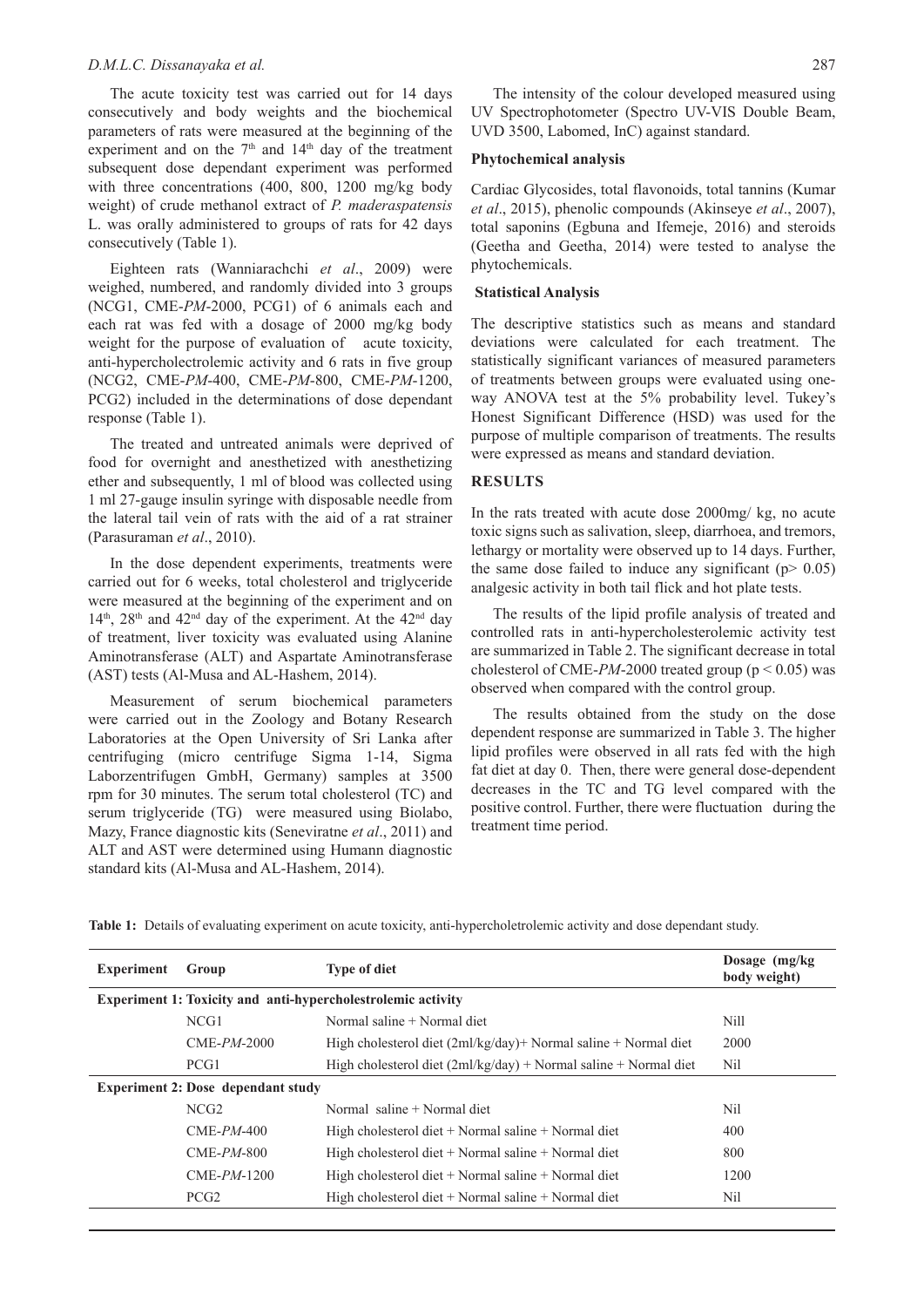|                               |                               | <b>Treatment</b>                |                               |  |
|-------------------------------|-------------------------------|---------------------------------|-------------------------------|--|
| Biochemical Parameter (mg/dl) | NCG1                          | PCG1                            | $CME-PM-2000$                 |  |
| Total Cholesterol             | $81.98 \pm 7.03$ <sup>a</sup> | $129.35 \pm 3.44$ b             | $75.28 \pm 3.59$ <sup>a</sup> |  |
| Triglyceride                  | 97.98 $\pm$ 7.17 $\mathrm{a}$ | $202.99 \pm 22.19^{\mathrm{b}}$ | 89.16±14.66 $\degree$         |  |

**Table 2:** Effects of *P. maderaspatensis* L. on serum TC and TG in rats (n=6) at the end of 14 days of study.

TC= Total cholesterol; TG= Triglyceride; NCG1= Negative control 1; PCG1= Positive control 1; CME-PM-2000= Methanolic Extract of P. madarapatensis L. dosage of 2000 mg/body weight.

Means followed by the same letter within each raw are not significantly different at  $p \le 0.05$ , according to the least significant difference test.



**Figure 2:** Dose dependent response of serum lipid parameters of rats with number of days after treatment.

PCG= Positive control group; CME-*PM*-400= Methanolic Extract of *P. madarapatensis* L. dosage of 400 mg/body weight; CME-*PM*-800= Methanolic Extract of *P. madarapatensis* L. dosage of 800 mg/body weight; CME-*PM*-1600= Methanolic Extract of *P. madarapatensis* L. dosage of 1600 mg/body weight; NCG= Negative control group

**Table 3:** Dose dependent response of crude methanolic extract of *P. maderaspatensis* L. on serum lipids at the 0<sup>th</sup>, 14<sup>th</sup>, 28<sup>th</sup> and 42<sup>nd</sup> day of the study.

| <b>Biochemical parameter</b><br>$(\mu g/dL)$ | Day              | NCG2                          | PCG <sub>2</sub>                | $CME-PM-400$                   | $CME-PM-800$                   | $CME-PM-1200$                   |
|----------------------------------------------|------------------|-------------------------------|---------------------------------|--------------------------------|--------------------------------|---------------------------------|
|                                              | day <sub>0</sub> | $80.61 \pm 5.54$ <sup>a</sup> | $126.02\pm6.72^b$               | $123.89{\pm}4.07^{\rm b}$      | $122.60\pm3.03^b$              | $123.85 \pm 4.14^b$             |
|                                              | Day 14           | $76.64 \pm 3.39$ <sup>a</sup> | $128.51 \pm 6.67^{\circ}$       | $114.04\pm6.62^b$              | $102.98 \pm 5.42^b$            | 94.35 $\pm$ 6.53 <sup>a</sup>   |
| <b>Total Cholesterol</b>                     | Day 28           | $76.48 \pm 2.10^a$            | $130.55 \pm 3.49^{\circ}$       | $102.26 \pm 5.52^{\circ}$      | $92.31 \pm 3.84$ <sup>a</sup>  | $83.48 \pm 3.75$ <sup>a</sup>   |
|                                              | Day 42           | $76.18 \pm 3.38$ <sup>a</sup> | $131.01 \pm 5.29$ <sup>b</sup>  | $91.73 \pm 2.66^b$             | $78.51 \pm 3.20^a$             | $70.74 \pm 3.22$ <sup>a</sup>   |
|                                              | Day 0            | $88.57 \pm 7.19^{\mathrm{a}}$ | $190.58 \pm 27.83$ <sup>b</sup> | $185.11\pm11.63^{\mathrm{b}}$  | $184.52\pm13.02^{\mathrm{b}}$  | $182.60 \pm 14.16^{\mathrm{b}}$ |
| <b>Triglyceride</b>                          | Day 14           | $87.03 \pm 6.57$ <sup>a</sup> | $190.95 \pm 27.01$              | $169.83 \pm 8.03^{\mathrm{b}}$ | $149.21 \pm 6.72$ <sup>b</sup> | $127.94 \pm 10.31$ <sup>b</sup> |
|                                              | Day 28           | $75.01 \pm 3.03$ <sup>a</sup> | $194.56 \pm 22.72$ <sup>b</sup> | $160.31 \pm 8.02^{\mathrm{b}}$ | $136.64\pm8.74^{\mathrm{b}}$   | 98.41 $\pm$ 8.53 <sup>b</sup>   |
| $ -$                                         | Day 42           | $85.74 \pm 6.76$ <sup>a</sup> | $192.98 \pm 25.92^{\circ}$      | $149.60 \pm 8.05^{\circ}$      | $126.27 \pm 7.43$ <sup>b</sup> | $74.26 \pm 4.32$ <sup>a</sup>   |

Means followed by the same letter within each raw are not significantly different at  $P \le 0.05$ , according to the least significant difference test.

Increase in CME-*PM* doses showed decreasing trends with TC and TG (Figure2). By the  $28<sup>th</sup>$  day of the experiment, the group treated with CME-*PM*-1200 treatment and by 42nd day with both CME-*PM*-800 and CME-*PM*-1200 treatments showed insignificant difference  $(p \ge 0.05)$  in total cholesterol with reference to the negative control.

LDL-C level did not reached to the level of negative control even by  $42<sup>nd</sup>$  day.

The effects of *P. maderaspatensis* L. on the serum levels of ALT and AST in all groups of rats are shown in Table 03. There were no significant differences among groups at p<0.05.

On 42nd day of treatment, triglyceride level of the group treated with 1200mg/kg and HDL-C all three doses were insignificant ( $p \ge 0.05$ ) with the negative control. However,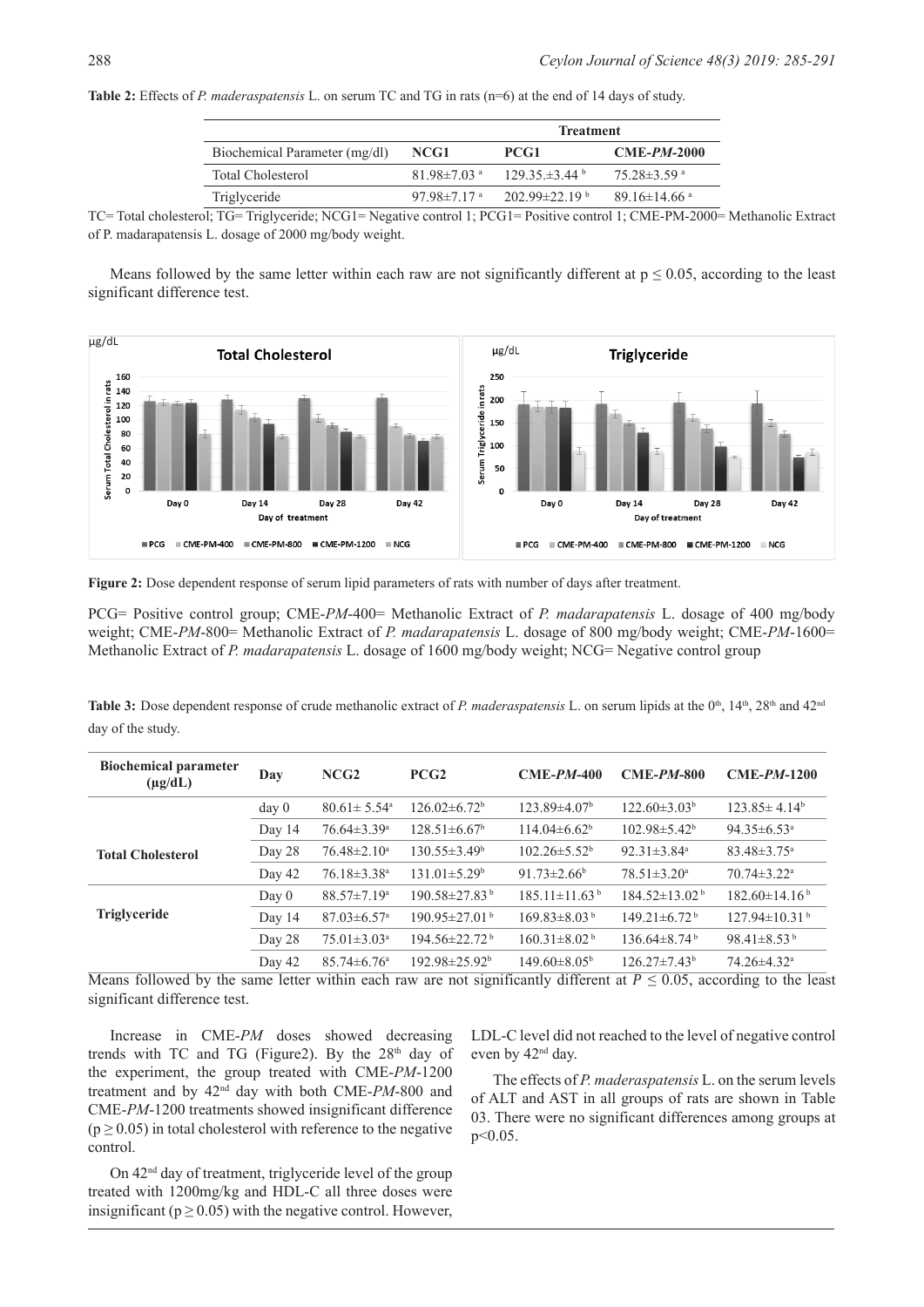| Table 4: Assessment of activities of AST and ALT in the serum of the control and all experimental groups (Mean ± Standard Deviation). |  |
|---------------------------------------------------------------------------------------------------------------------------------------|--|
|---------------------------------------------------------------------------------------------------------------------------------------|--|

| NCG.                                                          | PCG. | $CME-PM - 400$ $CME-PM - 800$ | $CME$ - $PM$ -1200 |
|---------------------------------------------------------------|------|-------------------------------|--------------------|
| <b>AST (U/L)</b> $46.53\pm2.79$ $46.07\pm2.14$ $47.38\pm2.56$ |      | $47.27 \pm 1.87$              | $48.45 \pm 2.21$   |
| ALT (U/L) $32.68 \pm 2.16$ $35.67 \pm 3.91$ $34.29 \pm 2.25$  |      | $32.40 \pm 1.26$              | $32.74 \pm 2.25$   |

#### **Phytochemical analysis**

The phytochemical screening of methanol extracts of *P. maderaspatensis* L. revealed that tannins, saponins, steroids, terpenoids, flavonoids and phenol are present and Glycosides are absent.

# **DISCUSSION**

Numerous animal and human studies have confirmed the hypercholesterolemic properties of saturated fatty acids and cholesterol, which increase total cholesterol and alter lipoprotein patterns in which the mechanisms remain under study (Olson, 1998). In this study, feeding rats with high cholesterol diet (HCD) for 7 days induced hypercholesterolemia similar to previous studies (Olson, 1998: Kanungo *et al*., 2007). It also indicated that high cholesterol diet significantly increased the serum TC, TG, LDL-C levels ( $p \le 0.05$ ) and decreased HDL-C level when compared with rats on normal diet (Patel *et al*., 2009).

During the experiment, cholesterol diet was coadministered with extracts. The elevated serum TC and TG levels showed a considerable decline due to the treatment during the experiment. The TC- and, TG- lowering activity of CME-*PM-*1200 was more prominent compared to CME-*PM-*800 and CME-*PM*-400. These results indicate the dose dependent response of *P. maderaspatensis* L. extract which interfere the elevations and declines seen in various components of lipid profile under experimentally induced hypercholesterolemia.

Present study indicated that CME*-PM* decrease the TC level in high cholesterol induced rats, supports to reduction of development of atherosclerosis. Flavonoids have also been reported to increase HDL-C levels and decrease LDL and VLDL levels in hypercholesteremic rats (Schmelzer and Gurib-Fakir, 2008). The presence of flavonoids and polyphenols in CME-*PM* extracts could be considered as attributive compounds in increasing TC in extracts treated rats.

Since acute toxicity signs were not observed in rats treated with CME-*PM-*2000 extracts, it could be concluded that the dosage use in the study is well-tolerated by the test animals. However, ALT and AST levels though differ in magnitude, statistically there were significant difference between normal diet fed group (NCG2) and *P. maderaspatensis* L. extract treated animals groups. Confirmation of the ALT and AST findings require anatomical study of the structural changes / damages in hepatic tissues.

# **Limitations of the study**

The number of animals includes in the treatment groups low and for an in-depth study it is required to increase the number of animals per replicate. The result of a study with limited number of animals per replicate may preclude the generalization of the findings**.** The study included TC and TG, however, other parameters such as LDL, HDL fractions need to be quantify to have complete picture of the effect of crude methanolic extract of *P. madaraspatensis* on the serum cholesterol levels in treated rats.

#### **CONCLUSIONS**

Results of present study revealed that the crude methanolic extract of *P. maderaspatensis* L*.* decrease serum TC and TG in rats. The most effective dose of 1200 mg/Kg body weight and these findings provide some biochemical basis for the use of extract of *P. maderaspatensis* L. as antihypercholesterolemic agent and thus could be useful in the treatment of hypercholesterolemic conditions. Further, studies are required to carry out to realise the possible mechanism/s of action.

# **ACKNOWLEDGEMENT**

The authors would like to acknowledge the financial support provided by OUSL Competitive Research Grant-2014 (OU201401).

### **REFERENCES**

- Akinseye, O.R., Morayo, A.E. and Olawumi, A.S. (2017). Qualitative and Quantitative Evaluation of the Phytochemicals in Dry, Wet and Oil Extracts of the Leaf of *Morinda lucida*. International Knowledge Sharing Platform; **7**: 22-25.
- Al-Musa, H. and AL-Hashem, F. (2014). Hypoglycemic, hepato-renal and antioxidant potential effects of *Chamomile recutita* flowers ethanolic extract in streptozotocin-diabetic rats. *American Journal of Pharmacology Toxicology* **9**: 1-12.
- Annamalai, A., Karthikeyan, M., Mathews, J.A. (2012). Antibacterial activity of *Phyllanthus maderaspatensis* leaves extract. Pharma Science Monitor: *An International Journal of Pharmaceutical Sciences* **3**: 1-10.
- Asha, V.V., Sheeba, M.S., Suresh, V. and Wills P.J. (2007). Hepatoprotection of *Phyllanthus maderaspatensis* against experimentally induced liver injury in rats. *Fitoterapia* **78**:134-141.
- Beaglehole, R., Saracci, R. and Panico, S. (2001). Cardiovascular diseases: causes, surveillance and prevention. *International Journal of Epidemiology* **30**: 51-54.
- Bommu, P., Nanjan, C.M.J., Joghee, N.M., Nataraj, S.M. and Bhojraj, S. (2008). *Phyllanthus maderaspatensis*, A Dietary Supplement for The Amelioration of Adriamycin-Induced Toxicity and Oxidative Stress in Mice. *Journal of Native Medicine* **62**: 149-154.
- Chaudhary, S.A. and Akram, M.M. (1987). Weeds of Saudi Arabia and the Arabian Peninsula, National Herbarium,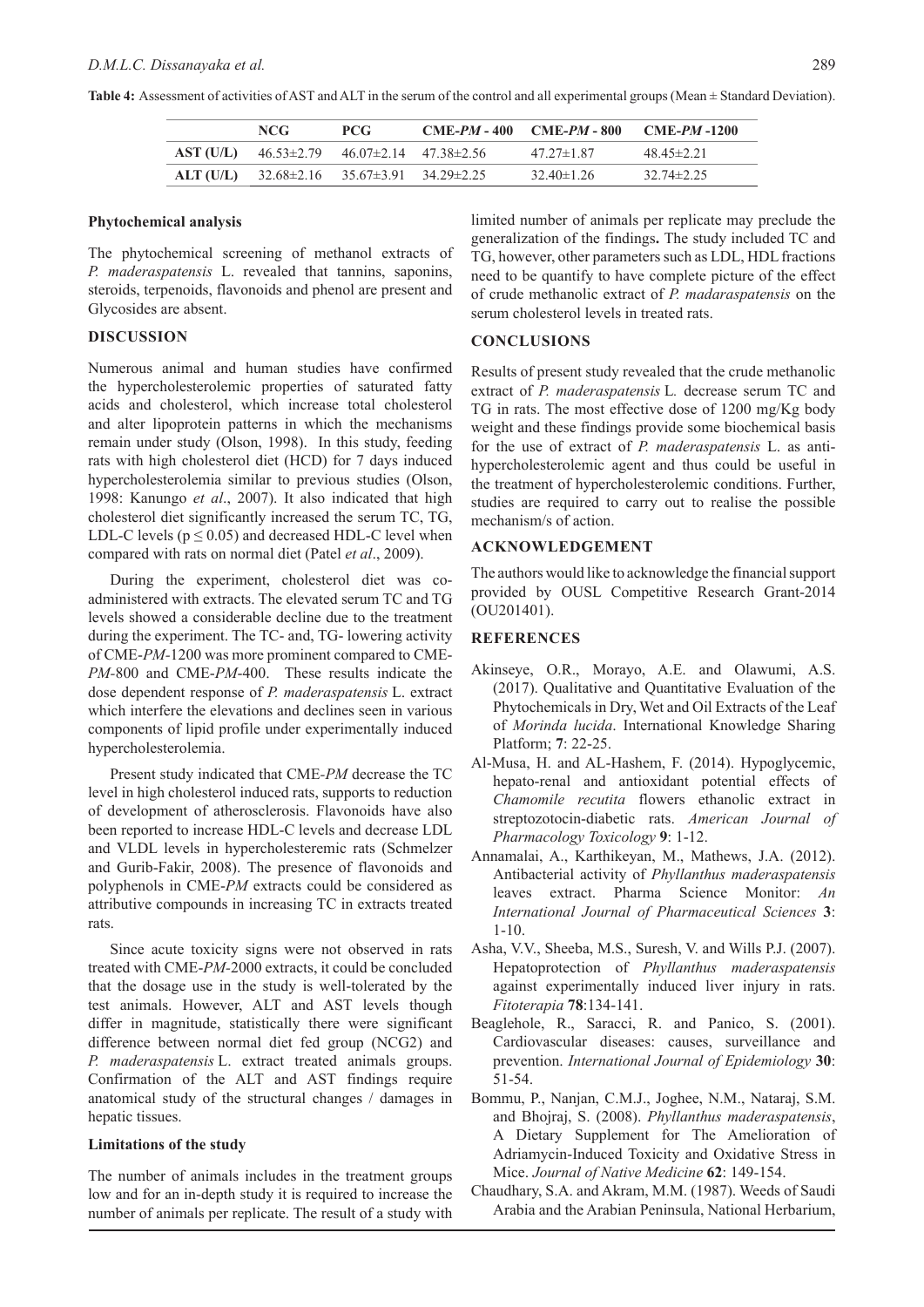Regional Agriculture and Water Research Centre, Ministry of Agriculture and Water, Riyadh, Kingdom of Saudi Arabia, Pp.246.

- Chauhan, A., Sharma, P.K., Srivastava, P., Kumar, N. and Dudhe, R. (2010). Plants having potential antidiabetic activity: A Review. *Der Pharmacia Lettre* **2**: 369-387.
- Egbuna, C., and Ifemeje, J.C. (2016). Comparative Studies on the Phytochemical Properties of Five Nigerian Medicinal Plants. *Journal of Advances in Medical and Pharmaceutical Sciences* **6**: 1-12.
- Fernando, T.R.G.W., Ratnasooriya, W.D. and Deraniyagala, S.A. (2009). Antinociceptive activity of aqueous leaf extract of *Tetracera sarmentosa* L. in rats. *Pharmacognosy Researches* **1**:381-386.
- Wanniarachchi, K.K., Peiris, L.D.C. and Ratnasooriya, W.D. (2009). Antihyperglycemic and hypoglycemic activities of *Phyllanthus debilis* aqueous plant extract in mice. *Pharmaceutical Biology* **47**: 260-265.
- Geetha, T.S. and Geetha, N. (2014). Phytochemical Screening, Quantitative Analysis of Primary and Secondary Metabolites of *Cymbopogan citratus*  (DC) Stapf. leaves from Kodaikanal hills, Tamilnadu. *International Journal of Pharmtech Research* **6**: 521- 529.
- Griffin, J.D. and Lichtenstein, A.H. (2013). Dietary Cholesterol and Plasma Lipoprotein Profiles: Randomized-Controlled Trials. *Current Nutrition Reports* **2**: 274-282.
- Holm, L.G., Pancho, J.V., Herberger, J.P. and Plucknett, D.L. (1958). A Geographical Atlas of World Weeds, Wiley, New York; 1979:391. Hutchinson J, Dalziel JM, Keay RWJ. Flora of West Tropical Africa. (2nd Ed); Crown Agents for Overseas Governments, London Pp.297-828.
- Kanungo, S.K., Panda, D.S., Swain, S.R., Barik, B.B. and Tripathi, D.K. (2007). Comparative evaluation of hypolipidemic activity of some marketed herbal formulations in triton induced hyperlipidemic rats. *Pharmacologyonline* **3**: 211-221.
- Komuraiahl, A., Bolla, K., Rao, K.N., Ragan, A., Raju, V.S. and Charya, M.A.S. (2009). Antibacterial studies and phytochemical constituents of South Indian *Phyllanthus* species. *African Journal of Biotechnology*  **8**: 4991-4995.
- Kumar, R.S., Venkateshwar, C., Samuel, G. and Rao, S.G. (2015). Phytochemical Screening of some compounds from plant leaf extracts of *Holoptelea integrifolia* (Planch.) and *Celestrus emarginata* (Grah.) used by Gondu tribes at Adilabad District, Andhrapradesh, India. *International Journal of Engineering Science Inventions* **2**: 65-70.
- Maruthappan, V. and Sakthi, S.K. (2010). Effects of *Phyllanthus reticulatus* on lipid profile and oxidative stress in hypercholesterolemic albino rats. *Indian Journal of Pharmacology* **42**: 388-391.
- Moody, K. (1989). Weeds Reported in Rice in South and Southeast Asia; International Rice Research Institute (IRRI), Manila, Philippines, Pp.442.
- Nirmal, S.A., Dhasade, V.V., Shinde, D.C., Dighe, N.S., Pattan, S.R. and Mandal, S.C. (2009). Anticataleptic effect of *Phyllanthus maderaspatensis* Linn leaves.

*Pharmacologyonline* **3**: 351-355.

- Nordestgaard, B.G. and Varbo, A. (2014). Triglycerides and cardiovascular disease. Lipids and cardiovascular disease 3. *Lancet* **384**: 626-35.
- Ogbonnia, S.O., Adekunle, A., Olagbende-Dada1, S.O., Anyika, E.N., Enwuru, V.N. and Orolepe, M. (2008). Assessing plasma glucose and lipid levels, body weight and acute toxicity following oral administration of an aqueous ethanolic extract of *Parinari curatellifolia* Planch, (Chrysobalanaceae) seeds in alloxan-induced diabetes in rats. *African Journal of Biotechnology* **7**: 2998-3003.
- Olson, R.E. (1998). Discovery of the Lipoproteins, Their Role in Fat Transport and Their Significance as Risk Factors. Symposium: Evolution of Ideas about the Nutritional Value of Dietary Fat Discovery. American Society for Nutritional Sciences, Pp.439-443.
- Parasuraman, S., Raveendran, R. and Kesavan, R. (2010). Blood sample collection in small laboratory animals. *Journal of Pharmacology and Pharmacotherapeutics* **1**: 87-93.
- Patel, D.K., Patel, K.A., Patel, U.K., Thounaojam, M.C., Jadeja, R.N., Padate, G.S.A., Salunke, S.P., Devkar, R.V. and Ramachandran, A.V. (2009). Assessment of Lipid Lowering Effect of *Sida rhomboidea*. Roxb Methanolic Extract in Experimentally Induced Hyperlipidemia. *Journal of Young Pharmacologist* **1**: 233-238.
- Raja, A., Jeniffer, A.B., Sathiya, R. and Jayabalan, N. (2011). In vitro Regeneration of *Phyllanthus maderaspatensis* L. - A Traditional Medicinal Plant. *Indian Journal of Natural Sciences* **1**: 217-224.
- Rajasekaran, A., Sivakumar, V. and Darlinquine, S. (2013). Effect of *Blepharis maderaspatensis* L. Roth. Extracts on serum lipids in Triton WR-1339 and high cholesterol diet induced hyperlipidemia in rats. *African Journal of Pharmacology* **7**: 2577-83.
- Rajasekaran, S., Anandan, R. and Nishad, K.M. (2013). Anti hyperlipidemic Activity of *Acalypha indica* Linn. on Atherogenic diet Induced Hyperlipidemia. *International Journal of Pharmacy and Pharmaceutical Sciences* **5**: 699-01.
- Rani, S.S. and Raju, R.R.V. (2014). Antimicrobial Studies of *Phyllanthus maderaspatensis* and *Celosia argentea*. *International Journal of Engineering Science* **3**: 35-8.
- Samaranayaka, M.D.P. (2000). Effects of garlic (*Allium sativam*) on chemically induced hepatocarcinogenesis in normal and hypocholesterolemic wistar rats, (MPhil thesis). University of Sri Jayawardanapura.
- Santoshkumar, J., Manjunath, S. and Pranavkumar, M.S. (2012). (2012). A study of anti-hyperlipidemia, hypolipedimic and anti-atherogenic activity of fruit of *Emblica officinalis* (amla) in high fat fed albino rats. *International Journal of Medical Research & Health Sciences* **2**: 70-77.
- Schmelzer, G.H. and Gurib-Fakir, A. (2008). Medicinal Plants-1. (Eds. Schmelzer, G.A. & Gurib-Fakir, A.), PROTA Foundation, Backhuys Publications, Wageningen **11**.
- Seneviratne, K.N., Kotuwegedara, R.T. and Ekanayake, S. (2011). Serum cholesterol and triglyceride levels of rats fed with consumer selected coconut oil blends.